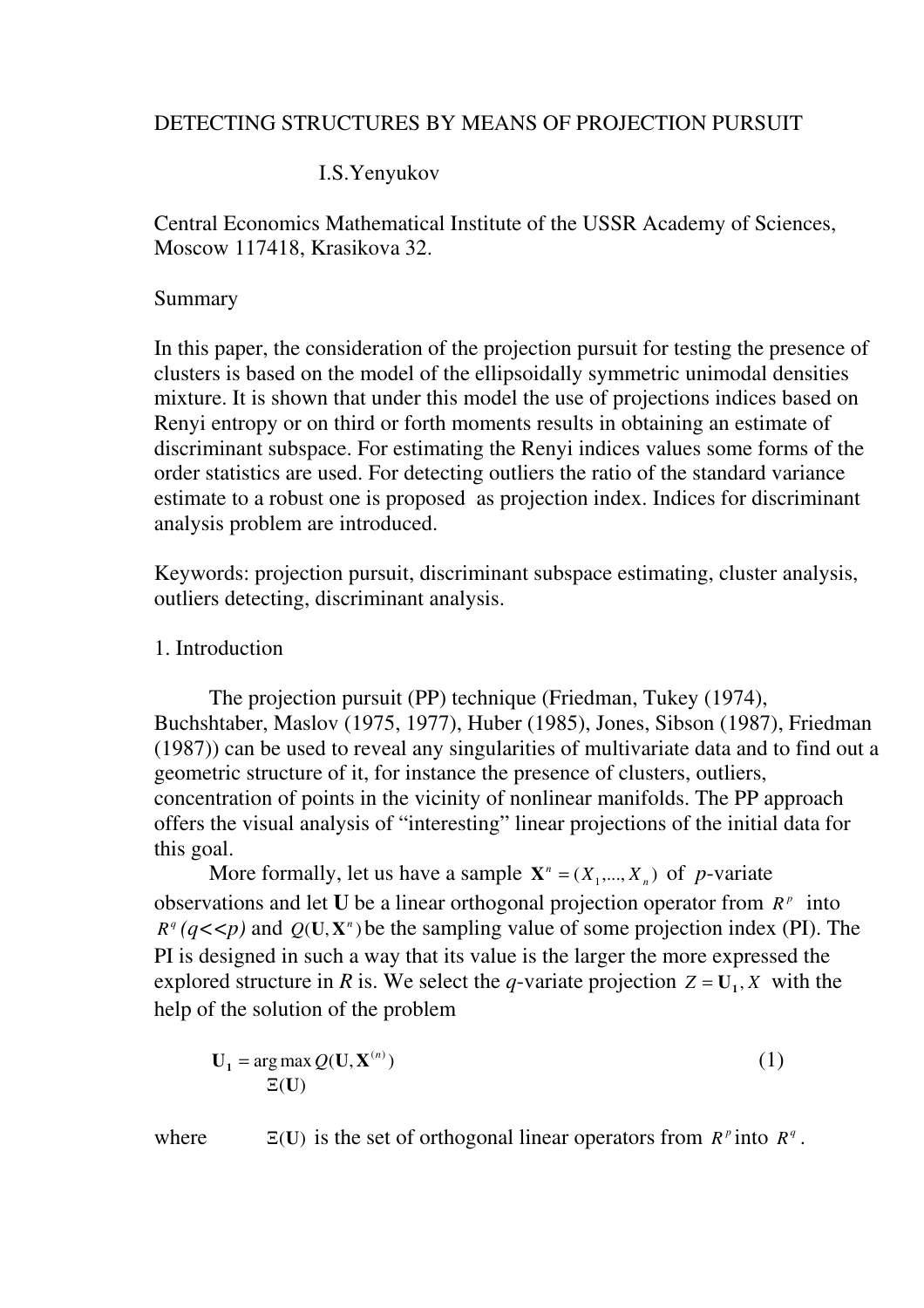Then we can do the visual analysis of q-variate points  $Z_i = U_1 X_i$ .

The problem (1) is usually rather difficult to solution if  $q>1$ . That's why a step-wise approach is often used for obtaining an approximation of solution of (1). In this case we determine the sequence of the projection vectors  $U_1, \dots, U_q$ . At first the vector  $U_1$  is determined by the solution of the problem

$$
U_1 = \arg \max Q(U, \mathbf{X}^{(n)})
$$
 (1')

Each following vector  $U_j$  is defined from (1') but on additional condition that the influence of all the before obtained vectors is excluded in a suitable way. So the q-dimensional projection  $Z = U'_2 X$  can be defined, where the columns of matrix  $U_2$  are just these vectors. Certainly, generally speaking, the projectors  $U_2$  and  $U_1$  result in the different projections. But the problem (1') is more simple and it is possible to show that under some assumptions the use of the step-wise approach does not lead to loss of the information about the explored structure. Such a probability model for cluster structure we discuss in Sections 2. In Section 3 we consider the PI family based on Renyi entropy (Renyi, (1970)). The main result obtained in Section 4 is that the subspace spanned on the projection vectors selected by the step-wise maximization of such PI is the discriminant subspace introduced by Rao (1965). In Section 5 we consider the problem of estimating the PI values. Forms based on the order statistics are proposed. Sections 6, 7 contain some results connected with the use of PI based on high degree moments, including asymptotical results when  $p \to \infty$ ,  $n \to \infty$ ,  $p/n = \eta > 0$ . In Section 8 some consequences of violation of the probability model assumptions are discussed. It is shown by example that PP procedure can select the projection with visual pattern like "dense kern with outliers" even if there are clearly discernable clusters and there are no actual outliers. Detecting the outliers is discussed in Section 9. In Section 10 we consider PP for discriminant analysis.

2. Probability model for describing the cluster structure.

We consider that the underlying distribution of the sample  $X^{(n)}$  is a kcomponent mixture with the density

$$
p(X) = c(d, p, \mathbf{W}) \sum_{i=1}^{k} a_i d((X - M_i)^{\mathsf{T}} \mathbf{W}^{-1} (X - M_i)),
$$
\n(2)

where

 $d(y)$  is a positive monotonously decreasing function of y (y>0), that has finite moment of  $(p/2+1)$  – degree;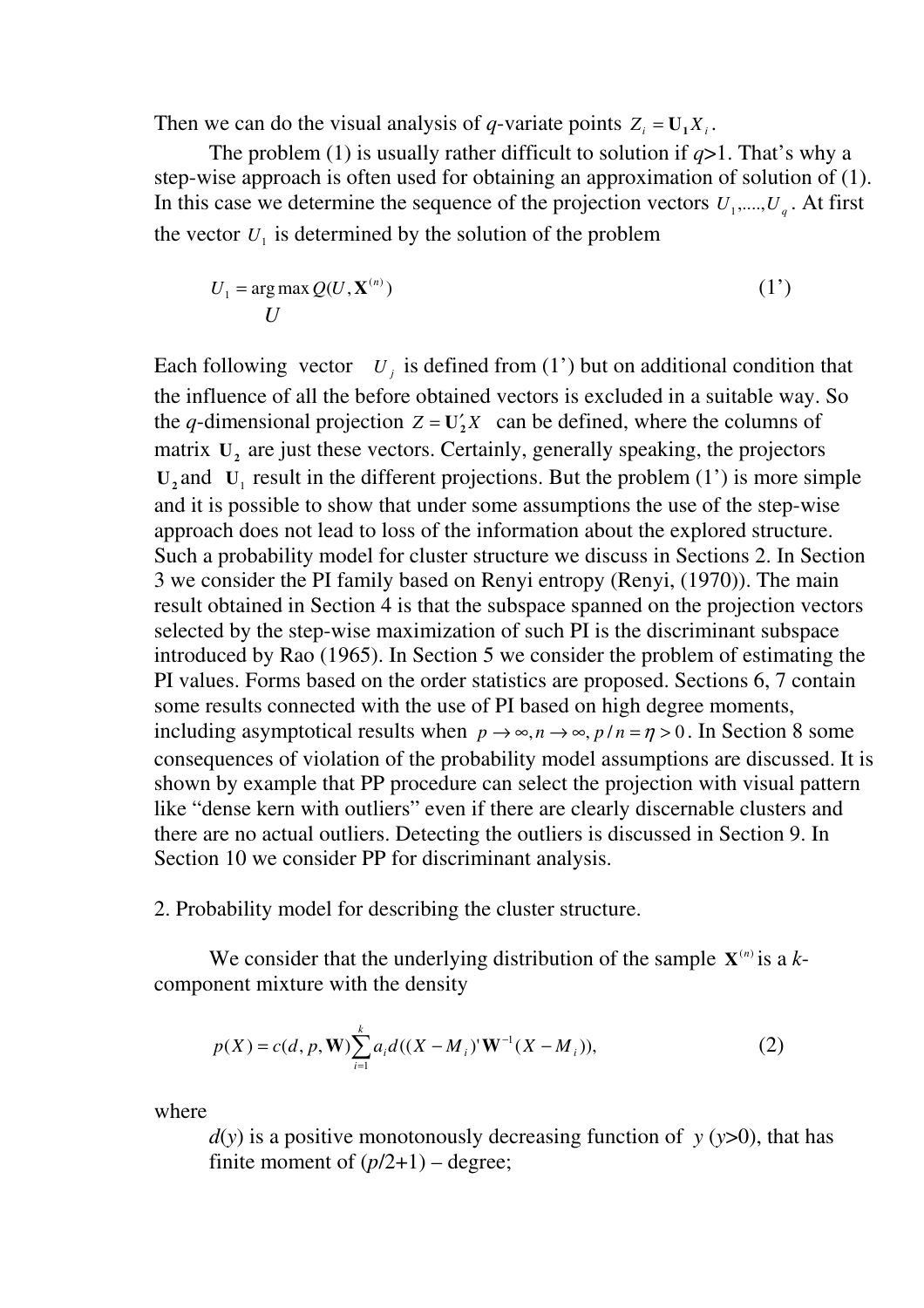$c(d,p,\mathbf{W})$  is the normalizing constant;

- $a_i > 0$  is the weight of the *i*-th component;
- $M_i$  is the means vector of the *i*-th component;

W is the within-component scatter (covariance) matrix.

So the density of  $i$ -th component is the unimodal ellipsoidally symmetric function. For instance, if  $d(y) = \exp(-y/2)$  it is the normal distribution density. The mixture (2) may be considered as some model of the cluster structure. The density (2) has  $k$  modes (if the mixture components are enough scattered). And the points surrounding some mode may be regarded as the members of the same cluster.

Now let z be an one-dimensional projection  $z=U'X$ . The density of z is kcomponents unimodal symmetric densities mixture

$$
f(z) = \sum_{i=1}^{k} a_i e_i(z), e(z) = e((z - m_i)/w) / w,
$$

where

$$
e(z) = c(d) \int \rho^{p-2} d(z^2 + p^2) dp; m_i = U'M_i; w^2 = U' \mathbf{W} U.
$$

The variance of the z is  $s^2 = U'SU$ .

 Now define the discriminant subspace (Rao (1965)). It is good known that the covariance matrix S of the X may be presented as the sum the within  $$ components scatter matrix  $W$  and between- components scatter matrix  $B$ , i. e. S=B+W, where  $B = \sum a_i (M_i - M)(M_i - M)^t$ ,  $M = \sum a_i M_i$  is means vector of the X. In according to it the variance  $s^2(U)$  of one-dimensional projection is  $s^{2}(U) = b^{2}(U) + w^{2}(U)$ , where  $b^{2}(U) = U'BU$ . Regard ratio

$$
t^2(U) = b^2(U)/w^2(U)
$$
 (3)

The value  $t^2(U)$  is a measure of dissimilarity of the mixture components for the projection with vector U. Maximizing the  $t^2(U)$  leads to the solution of the generalized eigenvectors problem

 $(\mathbf{B} - t\mathbf{W})V = 0.$ 

There are q' eigenvectors  $V_1, ..., V_q$ , with corresponding positive eigenvalues  $t_1, ..., t_q$ ,  $(q < \min(p, k - 1), t_i = t^2(V_i)).$ 

The discriminant subspace is defined as subspace

$$
\Omega = span(V_1, ..., V_{q^{\prime}}).
$$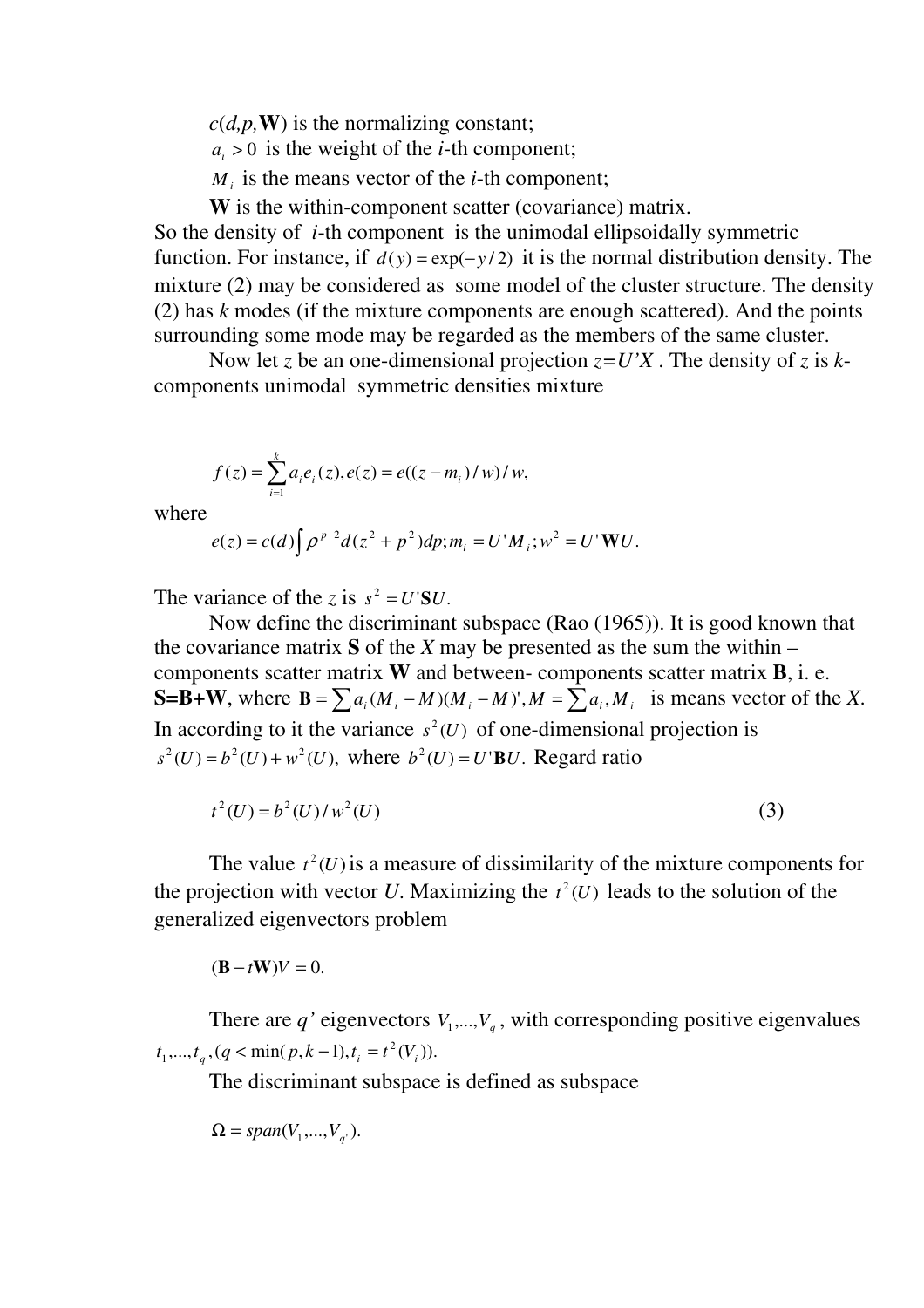The another definition of the  $\Omega$  is  $\Omega = span(\mathbf{W}^{-1}M_j,..., M_k)$ . The number q' depends on the geometric configuration of the mean vectors  $M_1, \dots, M_k$ .

The  $\Omega$  contains the complete information about the differences among the mixture (2) components. The PP gives the way to get the  $\Omega$  without any information about the matrix W unlike discriminant analysis problem where we can estimate W and B. Further without loss generality we will consider the case where  $M=0$  (centered data).

3. PI suitable for testing the presence of clusters.

We consider the one -parametric family of the PI (Yenyukov, (1986b), Jones, Sibson (1987)) based on Renyi entropy

$$
Q_{\beta}(U, X) = s^{\beta} E_f f^{\beta}(z) = s^{\beta} \int f^{1+\beta}(z) dz, (\beta > 0).
$$
 (4)

Here the "theoretical" quantity of PI is designated by  $Q_{\beta}(U, X)$  in contrast to the sampling quantity  $Q_{\beta}(U, \mathbf{X}^{(n)})$ .

We give without the proof the inequalities connecting the  $Q_{\beta}(U, X)$  with the ratio  $t^2(U)(3)$ 

$$
g(e,\beta)(\sum a_i^{1+\beta})(1+t^2(U))^{\beta/2} < Q_{\beta}(U,X) < g(e,\beta)(1+t^2(U))^{\beta/2}
$$
 (5)

where  $g(e, \beta) = E_e e^{\beta}(z)$  $\beta$ ) =  $E_e e^{\beta}(z)$  does not depend on the U. When  $t^2(U) = 0$  then  $Q_{\beta}(U, X) = g(e, \beta)$ , it is the minimal value of this PI. If the Mahalanobis distances between all the mixture component pairs increase then the low bound is reached asymptotically. And so one may expect that if there are projections with the large values of the  $t^2$  then the maximizing procedure of the  $Q_\beta$  selects these. Certainly, the last reasoning is heuristic rather than exact. However, it is possible to get some exact results. We formulate it as Lemma 1. Lemma 1. Let the model (2) be true. Assume that the vectors  $U_1,...U_q$ , are found by the step-wise (sequentional) maximization of the  $Q_{\beta}(U, X)$ , and so that the vector

 $U_i$  is S-orthogonal to the subspace  $span U_1, ..., U_{i-1}$ . Then every vector  $U_i$  belongs to the discriminant subspace  $\Omega$  and what is more  $\Omega = span(U_1, ..., U_{q})$ .

Proof. The PI  $Q_{\beta}(U, X)$  is some function G of the s, w,  $m_1, ..., m_k$ , i.e.  $Q_{\beta}(U, X) = G(s, w, m_1, ..., m_k)$ . Differentiating the G with respect to U and equating the result to zero gives

$$
(G'_{s} / s)SU + (G'_{w} / w)WU + \sum G'_{m_{i}} M_{i} = 0
$$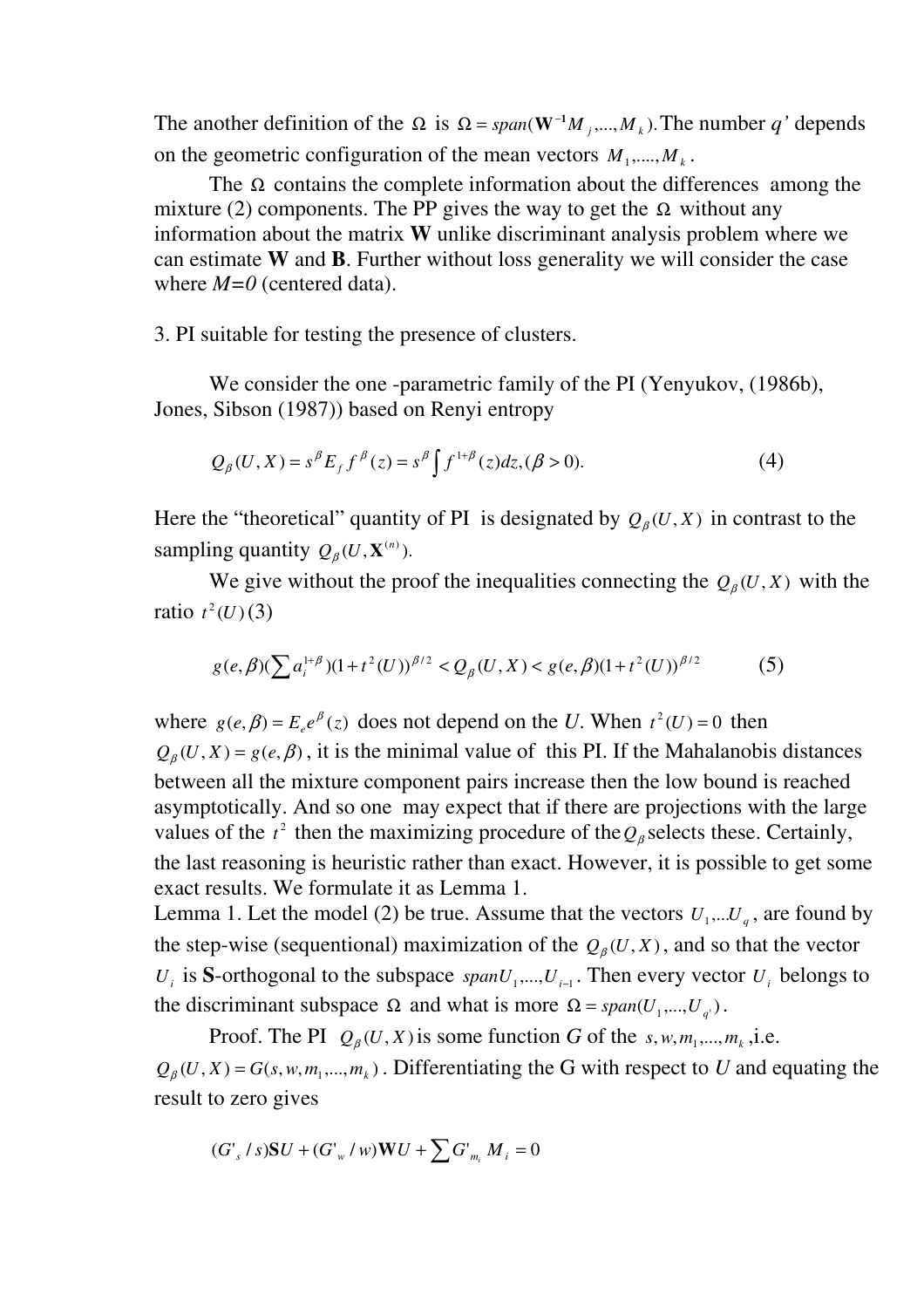Multiplying this equality by the  $W$  (from the left) gives after little algebra the equations for the vector  $U_1$ 

$$
(h(U_1)\mathbf{I}_p + \mathbf{W}^{-1}\mathbf{B})U_1 - V = 0,\t\t(6)
$$

where  $V = \sum G'_{m_i} \mathbf{W}^{-1} M_i$ ;  $h(U) = G'_{w} + G'_{s}$ .

The vector V is the linear combination of the vectors  $W^{-1}M$ <sub>i</sub> from the  $\Omega$  and therefore, itself belongs to the  $\Omega$ . Now show that the maximizing vector  $U_1$ belongs to the  $\Omega$ .

Assume that it is not true, i.e.  $U_1 = c_1U^+ + c_2U^-$ , where  $U^+ \in \Omega, U^- \in A$  (the subspace A is S-orthogonal to the subspace  $\Omega$ ) and  $c_2 \neq 0$ . Then the substitution of the  $U_1$  into the (6) yields

#### $_{2}h(U_{1})U^{-}=V-c_{1}(h(U_{1}){\bf I}_{p}+{\bf W}^{-1}{\bf B})U^{+}.$  $c_2 h(U_1) U^- = V - c_1 (h(U_1) I_p + W^{-1} B) U^+$

The right sight of this equality is a vector from  $\Omega$ . Further, the value  $h(U)=0$  only if  $t^2(U) = 0$ , i.e. if  $U \in A$  (it can be checked by direct calculating the derivatives  $G_s$  and  $G_w$ ).

Therefore, the last equality can be true either if  $U_1 \equiv A$  (and then  $V = 0, c_1 = 0$ and  $U_1$  is not maximizing vector) or if  $U^- = 0$ . Thus the maximizing vector  $U_1$ belongs to  $\Omega$ . By analogy it is proved that the vectors  $U_2, ..., U_q$  belong to the  $\Omega$ (under the condition S-orthogonality). Since rank( $\Omega$ ) = q' and these vectors are Sorthogonal the  $\Omega = span(U_1,..., U_{q})$  and ones are the basis of  $\Omega$ . But, generally saying, this basis is other than canonical basis.

 The following example shows that the PI (4) are not, generally saying, monotonic functions of the variances ratio  $t^2$  and it explains some behavior details of the step-wise optimization of PI (4).

Example 1. Take two one-dimensional mixtures with the densities

$$
f_1(z) = a(2n_1(0,1; z) + n_1(\delta_1,1; z));
$$
  
\n
$$
f_2(z) = a(n_1(-\delta_2,1; z) + n_1(0,1; z) + n_1(\delta_2,1; z)),
$$

where  $n_1(m, \delta^2; z)$  is normal density with parameters m and  $\delta^2$ ,  $a = \frac{1}{3}$ .  $\delta^2$ ,  $a = \frac{1}{2}$ 

We use PI (4) with  $\beta = 1$ , i.e.  $Q_1 = s \int f^2(z) dz$ . The values of the  $t_i^2$ ,  $s_i^2$  and  $E_i = \int f_i^2(x)dx$  *i*=(1,2) are given below

|                                                       |                     | . د               |
|-------------------------------------------------------|---------------------|-------------------|
| $g_0(5+4\exp(-\delta_1^2/4))/9$                       | $2\delta_1^2/9$     | $1+2\delta_1^2/9$ |
| $g_0(3+4\exp(-\delta_{21}^2/4)+2\exp(-\delta_2^2))/9$ | $2\delta_{2}^{2}/3$ | $1+2\delta_2^2/3$ |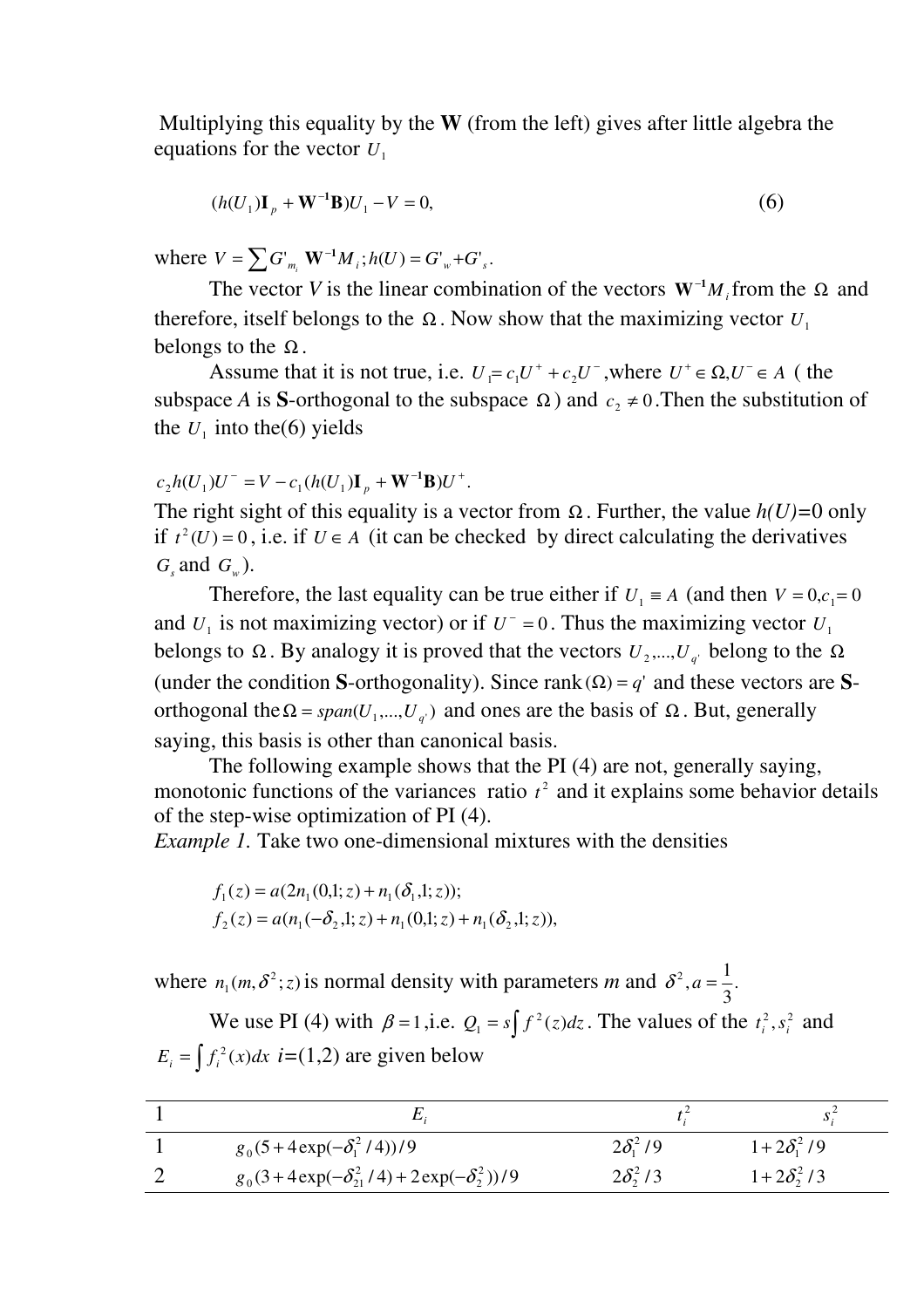When the values  $\delta_1^2$  and  $\delta_2^2$  are large enough the values  $(5\setminus 9)g_0(1+2\delta_1^2/9)^{1/2}, q_2 = sF_2 \cong (3/9)g_0(1+2\delta_2^2/3)^{1/2}.$  $2 - 31$   $2 = (317)80(1 + 202)$  $q_1 = s_1 E_1 \cong (5 \setminus 9) g_0 (1 + 2 \delta_1^2 / 9)^{1/2}, q_2 = sF_2 \cong (3/9) g_0 (1 + 2 \delta_2^2)$ Here  $g_0 = \int n_1^2(0,1;x)dx$ .

It is possible to find after some algebra that the equality  $\sqrt{27/5} \delta_1 < \delta_2 < \sqrt{3} \delta_1$ entails inequalities  $t_1^2 < t_2^2$ 2  $t_1^2 < t_2^2$  but  $q_1 > q_2$ .

 One from the consequences of the example is as follows. If some densities mixture (2) admits projections of both types -  $f_1()$  and  $f_2()$ , then a procedure of selecting the projections from maximizing PI (4) will be at first select the bimodal projections. The effect have been noted as experimental fact in Sibson, Jones (1987) (see to Freedman, Tukey (1974)).

### 4. Estimating of the PI values.

 In practice it is necessary to be able to estimate the PI values for any onedimensional projection. Hear we consider the estimate based on the high –order gaps. This approach have been used for estimated usual entropy functional in Vasicek (1976), Cressie (1978). We use it to estimating the (4).

Let  $z_1, \ldots, z_n$  be projections of the initial observations by a vector U, i.e.  $z_i = U'X$  and let  $z_{(1)},..., z_{(n)}$  be the corresponding order statistics. Then we can design the following estimate of  $E_f f^{\beta}(z)$  $^{\beta}(z)$  (we denote it by  $E(\beta,U)$ )

$$
E(\beta, U) = (2r/n)^{\beta} \sum_{i=1}^{n} (z_{(i+r)_{-}} - z_{(i-r)_{+}})^{-\beta}
$$

where r is integer value  $(r < n/2, n = 0(n^d), d > 0)$ ;

 $(i + r)$  = min(n,1 + r),  $(i - r)$  = max(n,i - r).

It is possible to prove that this estimate is consistent and asymptotically normal. Finally, the estimate of the PI (4) is

$$
Q_{\beta}(U, \mathbf{X}^{(n)}) = \hat{s}E(\beta, U).
$$

The estimate  $E(\beta, U)$  depends of the value of r. But we have found experimentally that the influence of  $r$  is not so great. In practice we use the values  $r = c n^{1/2} (0.5 < c < 1.5)$ .

As the estimates of  $\hat{s}^2$  we use the routine estimate and the weighted robust estimate with weights  $v_i$  ( $i = 1,...,n$ ) defined in section 10.

6. Discriminant subspace estimate based on high degree moments.

 The third and forth moments were proposed as PI by Huber (1985), Jones, Sibson (1987). We also used them (Yenyukov, Neuschtadt (1978)). Here we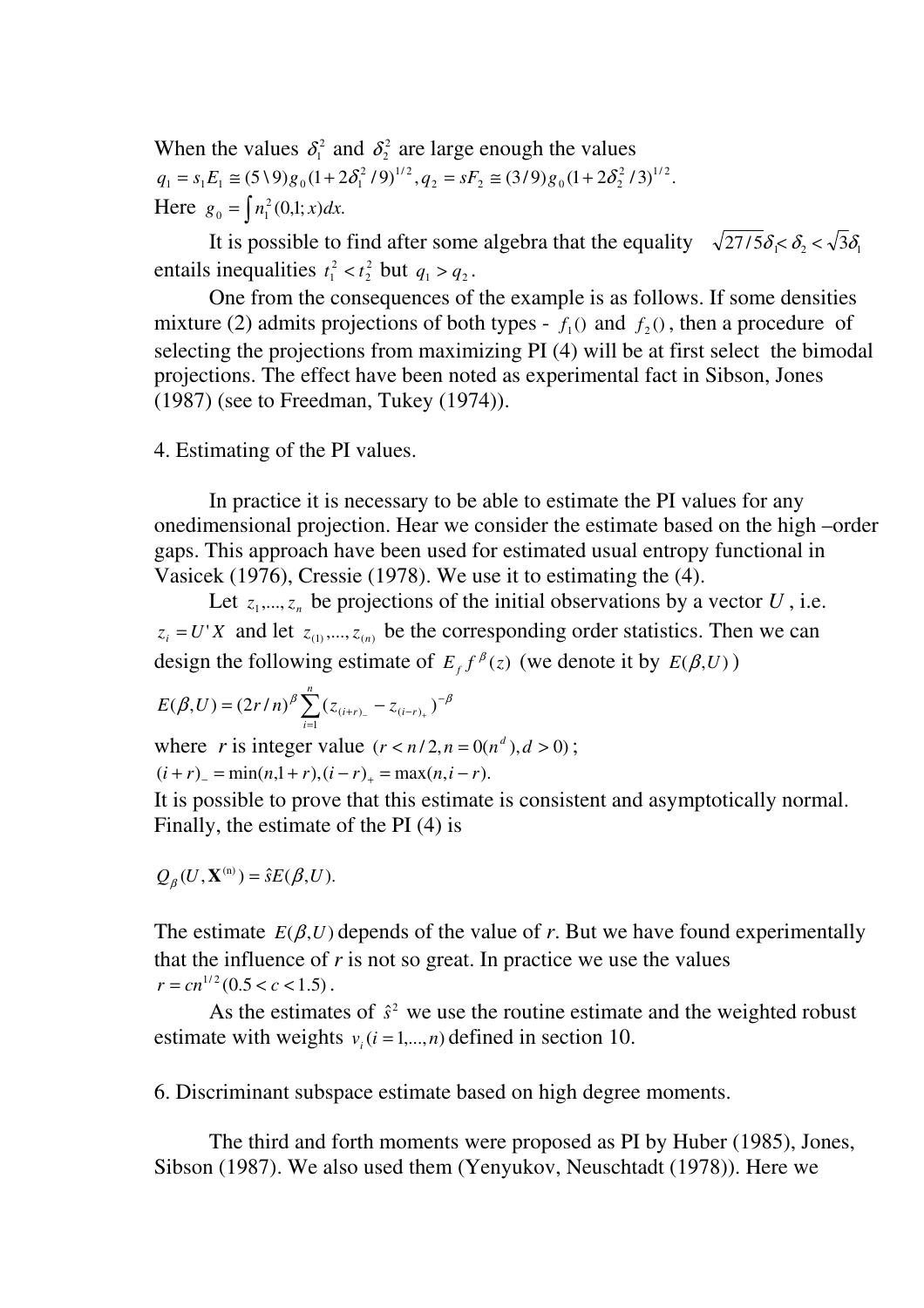discuss the simple way to obtain with the help of these moments some families of vectors from  $\Omega$ . We consider here only the case of the third moment. But these results can be applied to the moments of order higher than the third one, and to the characteristic function (about the forth moment see Yenyukov, Neuschtadt (1978)). At first we note that if a vector  $U \in \mathbf{M} = span(M_1, ..., M_k)$  then the vectors  $\mathbf{W}^{-1}U$  and  $S^{-1}U$  belong to the  $\Omega$ . So it is enough to obtain the estimate of vector from ... and then multiply it by an estimate of the matrix S.

 The further results are based on the following expressions for the third central moment of the projection of mixture  $(2)$  by some vector  $V$ 

$$
\mu_3(V) = \sum_{i=1}^k a_i (M'_i V)^3
$$
\n(7)

and it's estimate

$$
\hat{\mu}_3(V) = (1/n) \sum_{j=1}^n (V'X_j)^3 . \tag{7'}
$$

Evidently

$$
E\hat{\mu}_3(V) = c\mu_3(V) \,,\tag{8}
$$

where constant  $c = c(n)$  and  $E_z$  is the average of random value z.

Lemma 2. Let V be a p-dimensional vector,  $H$  is any positively defined matrix with sizes  $p * p$ .

Consider the vectors

$$
\hat{U}(V) = (1/n)\sum_{j=1}^{n} (V'X_j)^2 X_j
$$
\n(9)

$$
\hat{U}(\mathbf{H}) = (1/n)\sum_{j=1}^{n} (\dot{X}_j \mathbf{H} X) X_j
$$
\n(10)

Then

$$
E\hat{U}(V) = 3c \sum_{i=1}^{k} a_i (M'_i V)^2 M_i
$$
 (11)

$$
E\hat{U}(\mathbf{H}) = \sum_{u=1}^{k} a_i (M'_{i} \mathbf{H} M_{i}) M_{i} = cU(\mathbf{H})
$$
 (12)

Thus the means of the vectors of  $(9)$  and  $(10)$  belong to the M.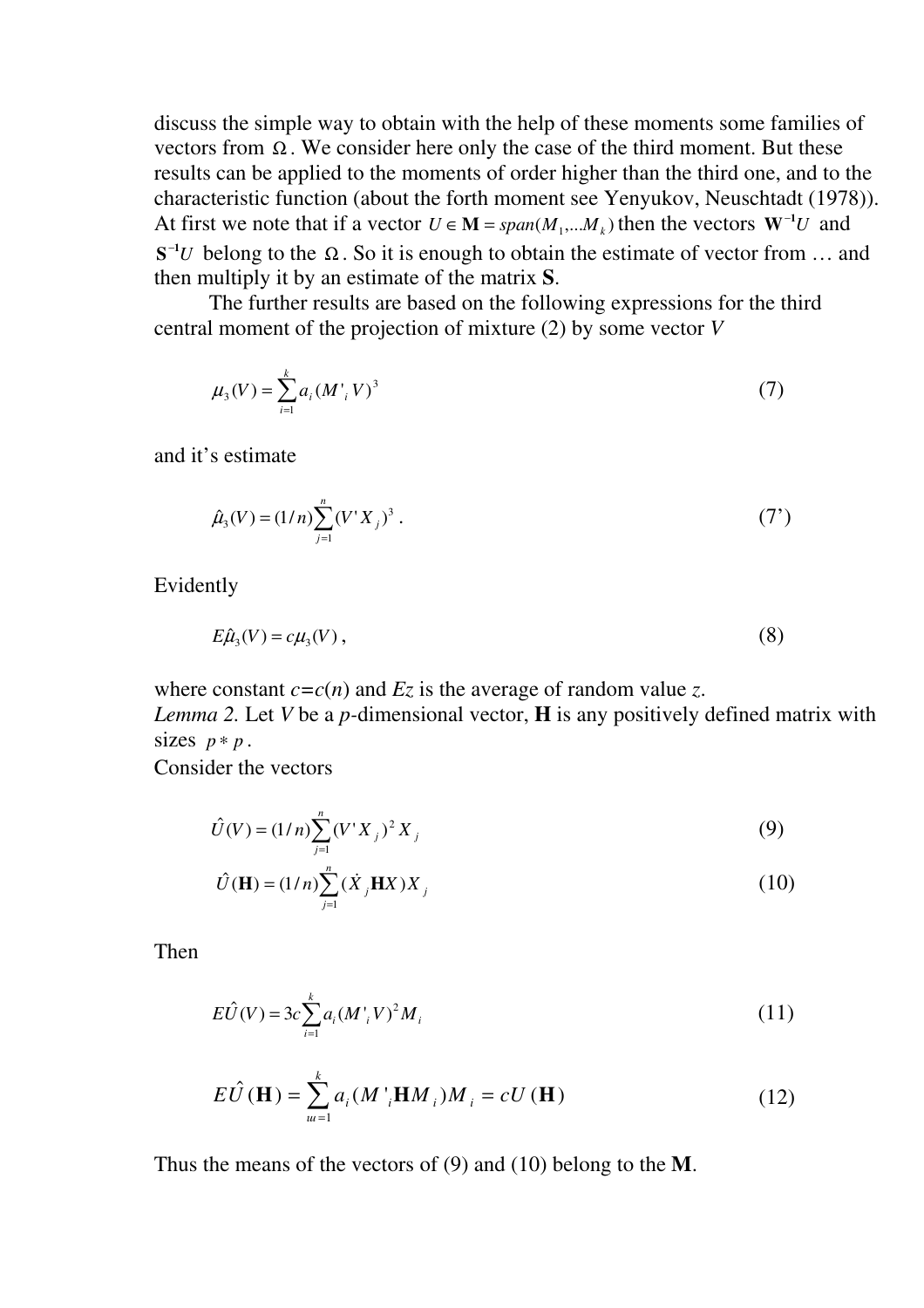Proof. Let us take the derivatives from both parts of expression (7') with the respect to V and then use averaging  $E$  for them. Since differentiation is a linear operation we can change the order of operations of averaging and differentiation for the left part of expression  $(7')$  that entails equality  $(11)$ . Equality  $(12)$  may be proved if we additionally consider that the vector  $VN_p(O, H)$  and use proper average.

7. The case when the means of components are placed on the same direct line  $(q'=1)$ .

 This case is interesting in several applications. On the other hand, we can obtain some results about the proposed estimates when the dimension  $p$  is great. In this case we can write  $M_i = b_i \overline{D}$  ( $\sum a_i b_i = 0$ ) and the vectors  $U(H)$  and  $\overline{D}$  are collinear. Suppose that the mixture (2) components densities are normal and matrix  $W = I_n$ . Let the  $\phi$  be the angle between  $\hat{U}$ (**H**) and D and  $\gamma = \cos(\phi)$ . Lemma 3.Let  $n \to \infty$ ,  $p \to \infty$ ,  $\eta = p/n > 0$ . Then

 $(L)/[\mu_3^2(L)+(p/n)(15+\mu_4(L)-(L'SL)^2+2(L'SL))]^{1/2}+O(1/r),$  $E\gamma = \mu_3(L)/[\mu_3^2(L) + (p/n)(15 + \mu_4(L) - (L^rSL)^2 + 2(L^rSL))]^{1/2} + O(1/r)$  $E(\gamma - E\gamma)^2 = O(1/r),$ 

where  $L = D / ||D||$ ;

r is n or p;  $\mu_4(L)$  is the forth moment of the  $z = L' X$ .

*Remark:* The case when  $W = I_n$  may be reduced by the linear transformation of the variables to the one considered above. The scalar product of  $D$  and  $U$ becomes  $D'W^{-1}U$ .

If  $k=2$  the main term of  $E\gamma$  transforms in

 $E\gamma = A/(A + (p/n)B))^{1/2}$ 

where  $A = a(1 - a)(1 - 2a)\tau^3$ ,  $B = 19 + 6a(1 - a)\tau^2 + a(1 - a)(1 - 2a)^2 \tau^4$ 

 $\tau$  is Machalanobis distance between the mixture components. Values  $\gamma$  for several sets (a, τ) give in the table below (the ratio  $\eta = 0.1$ )

| a    | $\tau$ | $E\gamma$ |
|------|--------|-----------|
| 0.2  | 2.5    | 0.67      |
| 0.2  |        | 0.45      |
| 0.05 |        | 0.83      |

8. Some consequences of violating the probability model assumptions.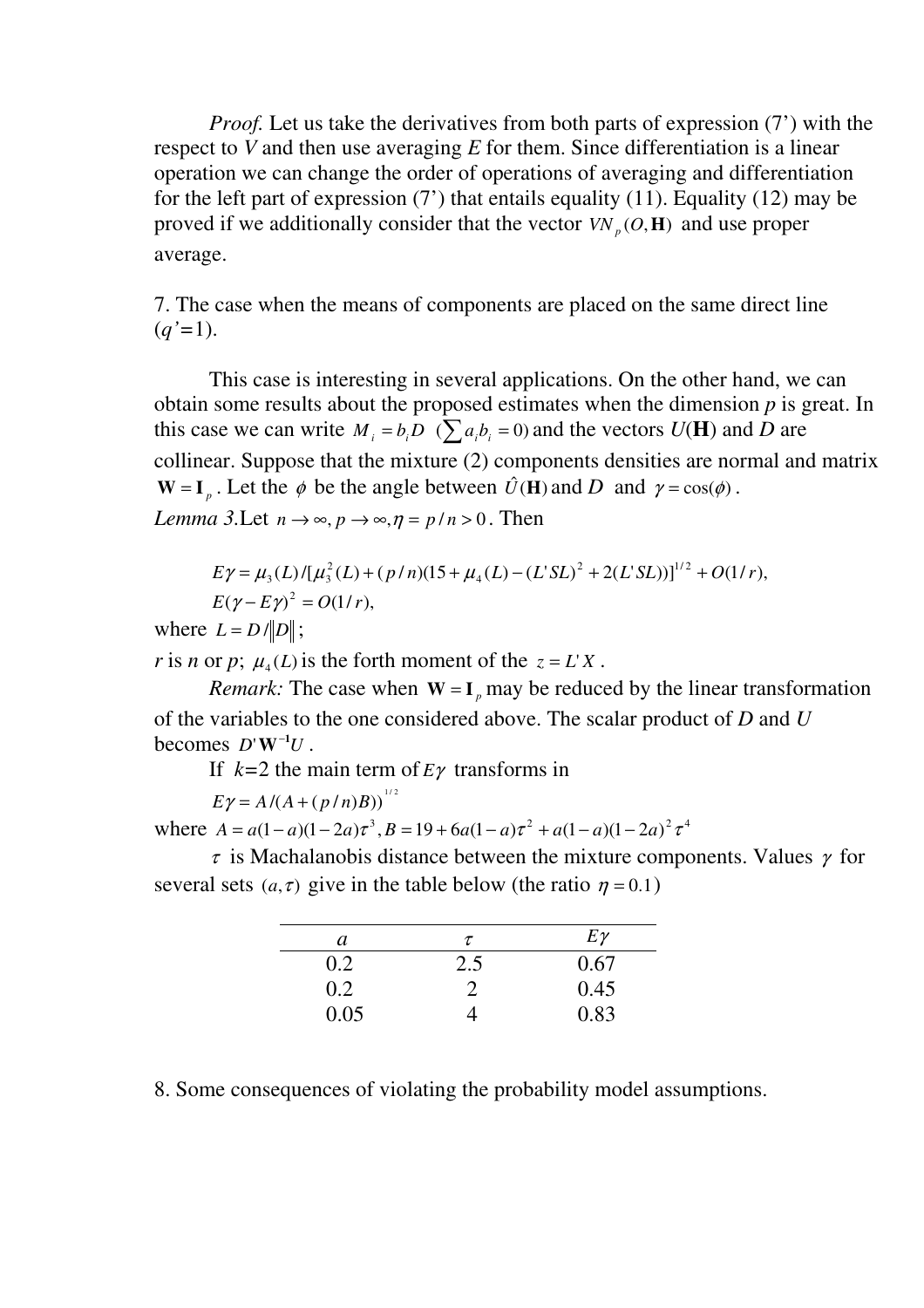Let us discuss some consequences of violating the condition of equality of the within-covariance matrices  $\dot{W}$  of mixture (2) components. Consider the simple example of the density of two-variate vector  $X$ 

 $p(X) = an_2(M_1, \mathbf{W}_1; X) + (1 - a)n_2(M_2, \mathbf{W}_2; X), (0 < a < 1)$ where  $n_a(M, W, X)$  is the normal density of q-variate vector with means vector M and covariance matrix W;

$$
M'_{1} = (0, -m),
$$
  
\n
$$
\mathbf{W}_{1} = \begin{bmatrix} 1/a - (1-a)/c & 0 \\ 0 & 1/\psi \end{bmatrix},
$$
  
\n
$$
\mathbf{W}_{2} = \begin{bmatrix} a/c & 0 \\ 0 & 1/\psi \end{bmatrix}
$$

 $m^2 = (1 - 1/\psi) / 2a(1 - a), (\psi > 1)$ 

It is easy to check that the X have the means vector  $M'=(0,0)$  and covariance matrix  $S = I_2$ . For the first coordinate axis the induced density is

 $f_1(z) = a n_2(0,1 - a(1 - a)c; z) + (1 - a)n_2(0, a(1 - a)/c; z);$ 

and for the second

 $f_2(z) = an_2(-m/1/\psi; z) + (1 - a)n_2(m/1/\psi; z).$ 

Let us calculate the values of PI (4) under  $\beta = 1$ . Note that  $f_1(z)$  does not depend on  $\psi$  and  $f_2(z)$  does not depend on the value of c. Therefore:

-for any value of c there exists such  $\psi_0 = \psi_0(c)$  that if  $\psi > \psi_0$  the projection of the second coordinate axis gives maximum to  $Q_1(U_2, X)$ , i.e. optimal projection vector  $U'_{2} = (0,1);$ 

-for any value of  $\psi$  there exists such  $c_0 = c_0(\psi)$  that if  $c > c_0$  the projection of the first coordinate axis gives maximum to  $Q_1(U,X)$ , i.e. optimal projection vector  $U'_{1} = (1,0)$ .

Therefore, the value of PI (4) will increase also due to the increase (or decrease) of the variances ratio  $w_1^2(U)/w_2^2(U)$ 2  $w_1^2(U)/w_2^2(U)$ .

The projection with the vector  $U_2$  gives visual pattern of two clearly discernable clusters if m is large enough. At the same time if  $c > c_0(m)$  the projection of  $U_1$  will be selected by condition of the PI maximum. But this projection gives visual pattern rather like a dense kern with outliers.

8. Choosing the projection for detecting outliers.

 As the PI suitable for choosing the projections vectors for detecting outliers we propose the ratio

 $Q(U, \mathbf{X}^{(n)}) = s^2(U)/s_r^2(U)$ , (13) where  $s^2(U)$  is the usual estimate of the variance of the projection with the vector U, and  $s_r^2(U)$  is robust estimate of it.

It is known that the usual estimate of the  $s^2$  is rather sensitive to outliers and if they are present its value increases as a rule. So, the projection where the value of the PI (13) is maximal may be reasonably considered as the one where the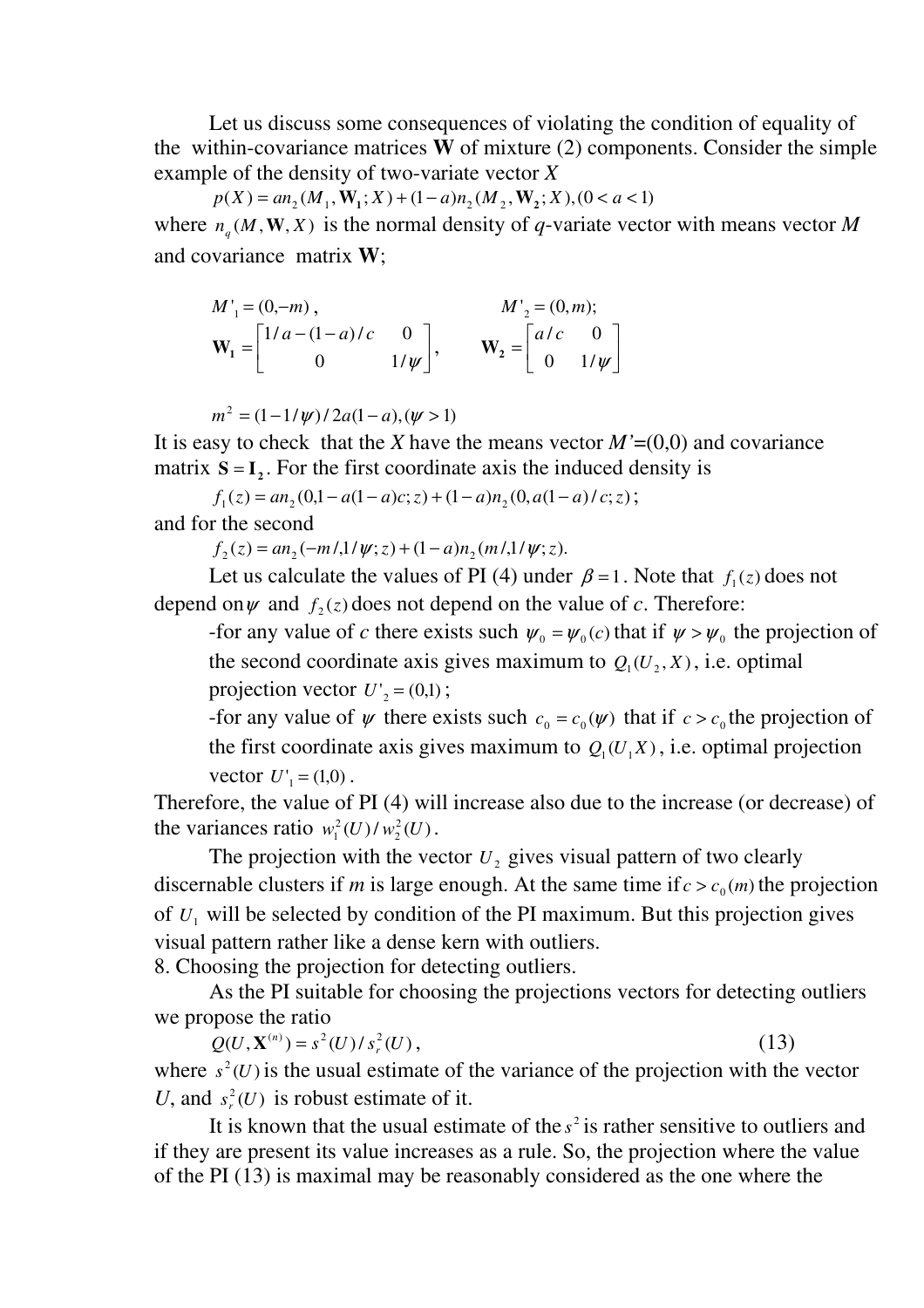influence of outliers is the most expressed. An approximate maximization of the PI (13) can be achieved by the solution of the generalized eigenvectors problem

$$
(\mathbf{S} - h\mathbf{S}_r)U = 0,\tag{14}
$$

where S is the routine estimate of covariance matrix and  $S<sub>r</sub>$  is some robust estimate of it.

For visual analysis it is necessary to use the projection with maximal eigenvalues.

 The index (14) may be improved if we take into account the difference between the location parameter estimates (usual and robust). For example, we can use index

$$
Q(U, \mathbf{X}^{(n)}) = (s^2(U) + ||M - M_r||^2) / s_r^2(U)
$$

where  $M$  is the usual estimate of the vector and  $M<sub>r</sub>$  is some robust estimate of it.

 Approximated solution may be again defined as solution of the generalized eigenvalues (vectors) problem

 $({\bf S} + (M - M_{r})(M - M_{r})'$ –h ${\bf S}_{r}$ ) $U = 0$ 

The estimates  $S_r$ ,  $M_r$ , that we use have been proposed by Meshalkin (1970) and they are solution of the following set of equations system

$$
M_{r} = \sum_{i=1}^{n} w(t_{i}) X_{i} / \sum_{i=1}^{n} w(t_{i})
$$
  
\n
$$
S_{r} = (1 + \lambda) \sum_{i=1}^{n} w(t_{1}) (X_{i} - M_{r}) (X_{i} - M_{r})' / \sum_{i=1}^{n} w(t_{i}),
$$
  
\nwhere  $t_{i}^{2} = (X_{i} - M_{r})' S_{r}^{-1} (X_{i} - M_{r}),$  (15)

 $w(t_i) = \exp(-\lambda t_i^2 / 2).$ 

It is possible to use an iterative procedure for seeking the solution of equations (15).

The factor  $1 + \lambda$  affords the unbiasedness of the estimate  $S_r$ , when the underlying distribution of the  $X$  is in fact normal (Meshalkin (1970)). Therefore, in such case the eigenvalues are close to 1. The values  $\lambda$  that we use are  $c/(p+1),1 < c < 4.$ 

This approach gives the weights  $v_i = w_i / \sum w_i$  for every observation  $X_i$ . These weights can be used for several purposes: automatical removal of the observations with the low weights (suspected as outliers), marking such ones on visual display, obtaining robust scale estimates for calculation of PI values (Section 4).

9. Projection pursuit for discriminant analysis DA.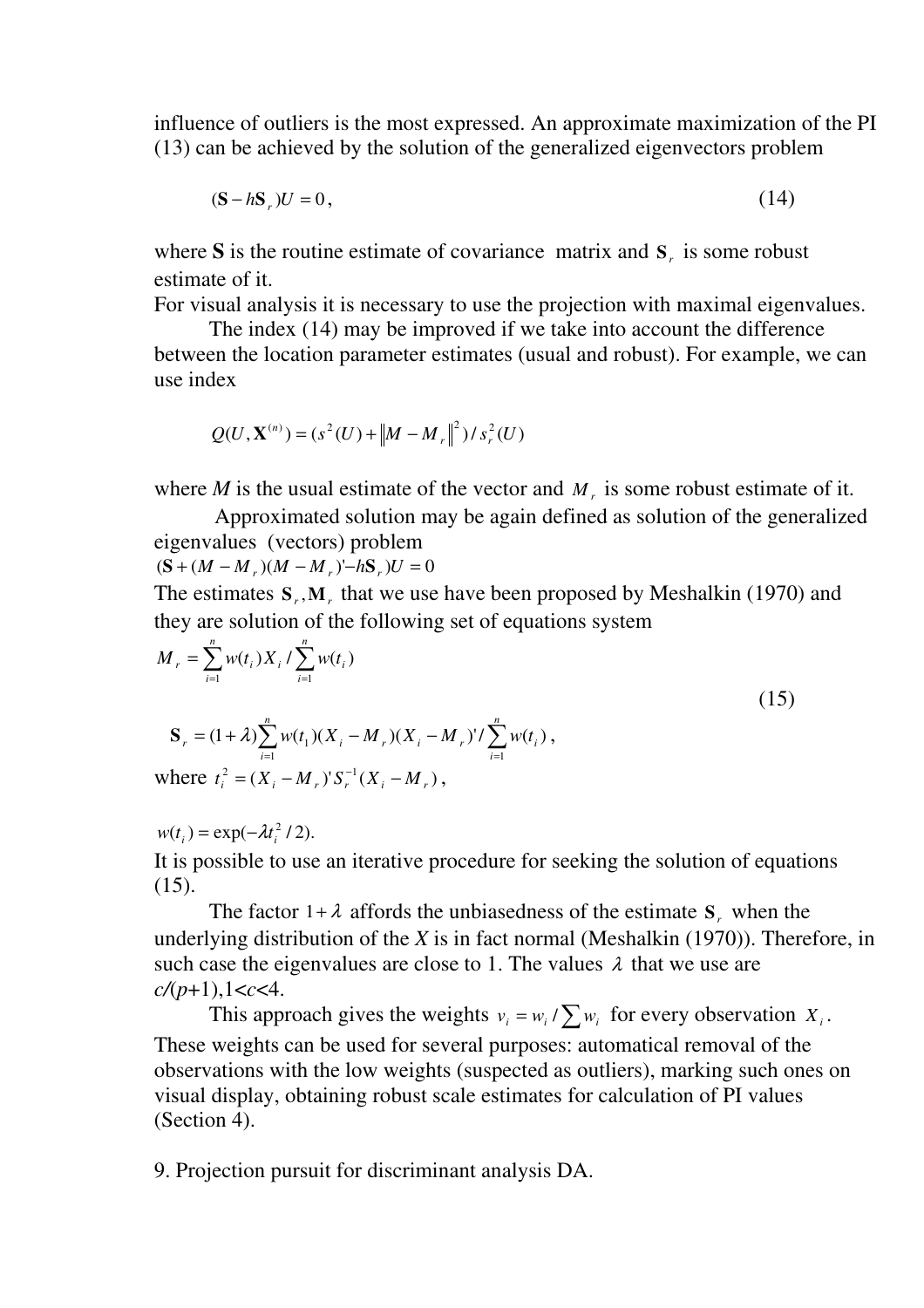Assume that the *p*-variate sample *X* is divided into the *k* subsets  $X_1, ..., X_k$ with the sizes  $n_i$  (*i* = 1,...,*k*),  $\sum n_i$  = *n*.

 The classical DA is based on the assumption that the mixture model (2) is true and the vectors from the group  $X_i$  are vectors corresponding to the *i*-th component of the mixture.

On these assumptions if  $k=2$ , the PI for selecting of the most interesting one –dimensional projection is Fisher ratio

$$
Q(U, \mathbf{X}^{(n)} = (U' \overline{X}_1 - U' \overline{X}_2)^2 / W^2(U), \tag{16}
$$

where  $\overline{X}_i$  is means vector of the  $X_i$ .

 Robust variants of the PI may be obtained if in (16) we replace the values  $X_i$ ,  $W^2(U)$  by some robust analogs (Huber (1985)).

If  $k > 2$  we can use the canonical vectors  $V_i$  (see Section 2) as the vectors of interesting projections.

 When the assumptions of classical model of DA are violated even in robust it is necessary to use PI that based on more complete information about distributions of vectors in  $X_i$ .

If  $k=2$  such a PI is for example

 $Q(U, \mathbf{X}^{(n)}) = \gamma(w_1, w_2) \int \mathbf{f}_1(z) \mathbf{f}_2(z) dz$ 

where  $w_i^2$ - is variances estimate of one- dimensional projection of *i*-th component and  $\mathbf{f}_i(z)$  is induced density estimates.

Now, the most interesting projection may be obtained as the solution of minimization problem

$$
U = \arg\min Q(Y, \mathbf{X}^{(n)})
$$

$$
Y \in R^{p}
$$